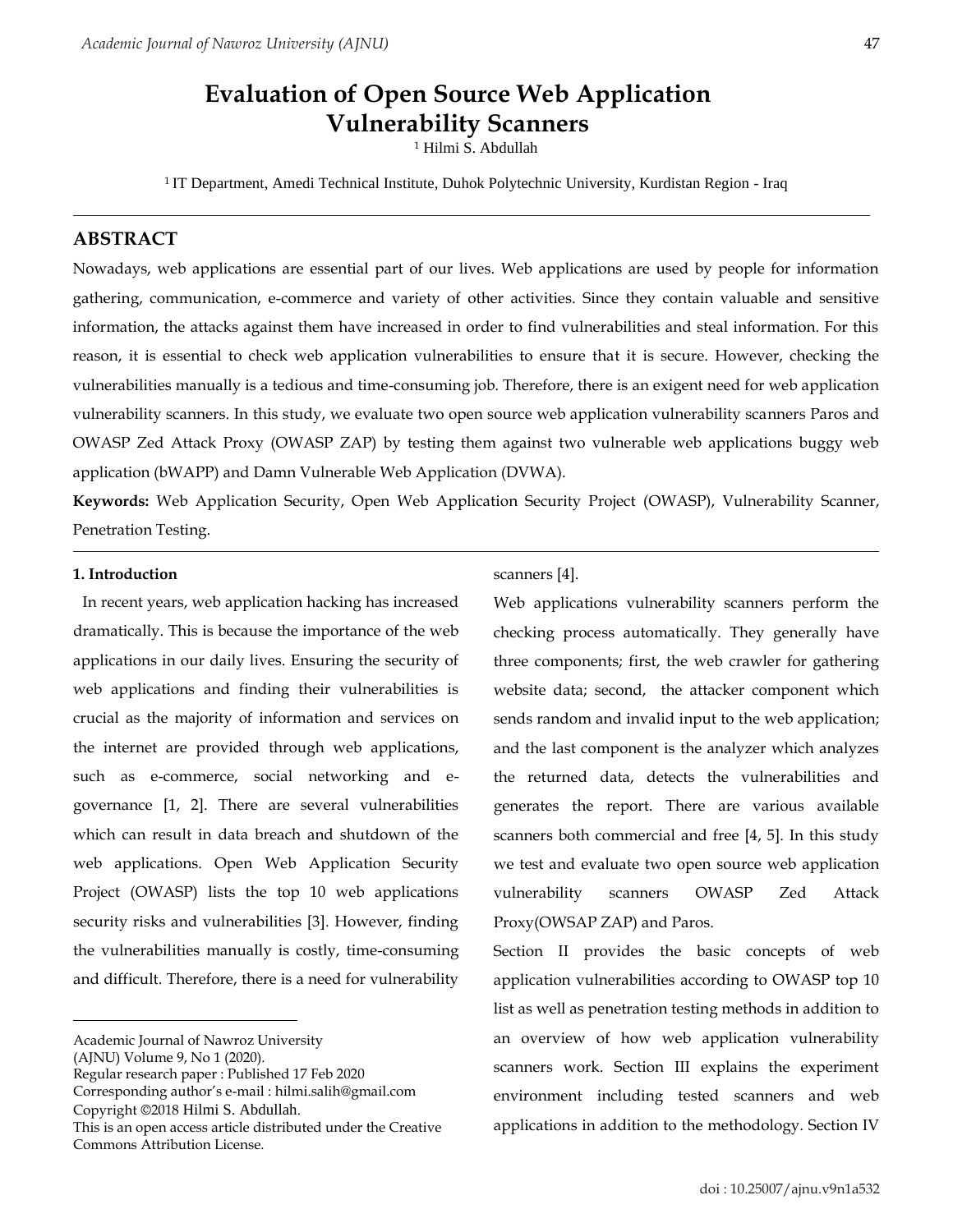presents the results, analysis and assessment of the tested scanners. Finally, we provide the conclusion in section V.

### **2. Background**

## **2.1 Web Application Vulnerabilities**

There are variety of vulnerabilities that threatens web applications. OWASP lists the top 10 application security risks, following is the list for 2017 [3].

- *Injection:* Injection happens when untrusted data is included in a query or a command to trick the interpreter and get unauthorized access to data [3].
- *Broken Authentication:* Attackers might steal identities of other users and compromise passwords when authentication and session management isn't perfect [3].
- *Sensitive Data Exposure:* Attackers might get access to sensitive data such as financial data if they are not fully protected [3].
- *XML External Entities (XXE):* These attacks will result in denial of service or revealing confidential data by uploading malicious XML files which are parsed by poorly configured XML parsers [3].
- *Broken Access Control:* This vulnerability occurs when authenticated users' permissions are not restricted properly, which enables the attackers to access sensitive data and change other users' data and permissions [3].
- *Security Misconfiguration:* This security breach happens when the default configurations are insecure. Continuous upgrade of servers, frameworks and applications is necessary [3].
- *Cross-Site Scripting (XSS):* The XSS vulnerability enables the attackers to inject and run scripts on the victim's browser [3].
- *Insecure Deserialization:* This vulnerability occurs when the web application doesn't secure the deserialization process properly which can be used

to perform injection and other attacks [3].

- *Using Components with Known Vulnerabilities:* Using vulnerable components such as frameworks and libraries might enable different attacks that lead to data loss or server takeover [3].
- *Insufficient Logging and Monitoring:* Logging of the events and persistent monitoring to discover any suspicious events is necessary [3].

#### **2.2 Testing Methods**

Penetration testing of the web applications is necessary prior to their launching and during their operation. The test can be performed either automatically or manually [6].

- *Automated Testing:* Is a technique of using software tools to scan web application pages to discover vulnerabilities and generate reports at the end of the test. There are several tools used for automated testing such as OWASP ZAP, Burp Suite, Paros, W3af, etc. [5]
- *Manual Testing:* Sometimes automated testing is not enough to assess the vulnerabilities of the web application and there is a need for human intervention to perform the attacks as in social engineering. [5]

# **2.3 Web Application Vulnerability Scanners**

Generally, web application vulnerability scanners contain crawler, attacker and analyzer components [7]. Firstly, the crawler component is responsible for finding the reachable pages of the scanned web application as well as identifying its entry points such as HTML forms input and the parameters of GET or POST, etc.

Secondly, the attacker component is responsible for analyzing the data obtained by the crawler, then generates values for each vulnerability type and sends form data to the web server to obtain the response.

Finally, the analyzer component interprets and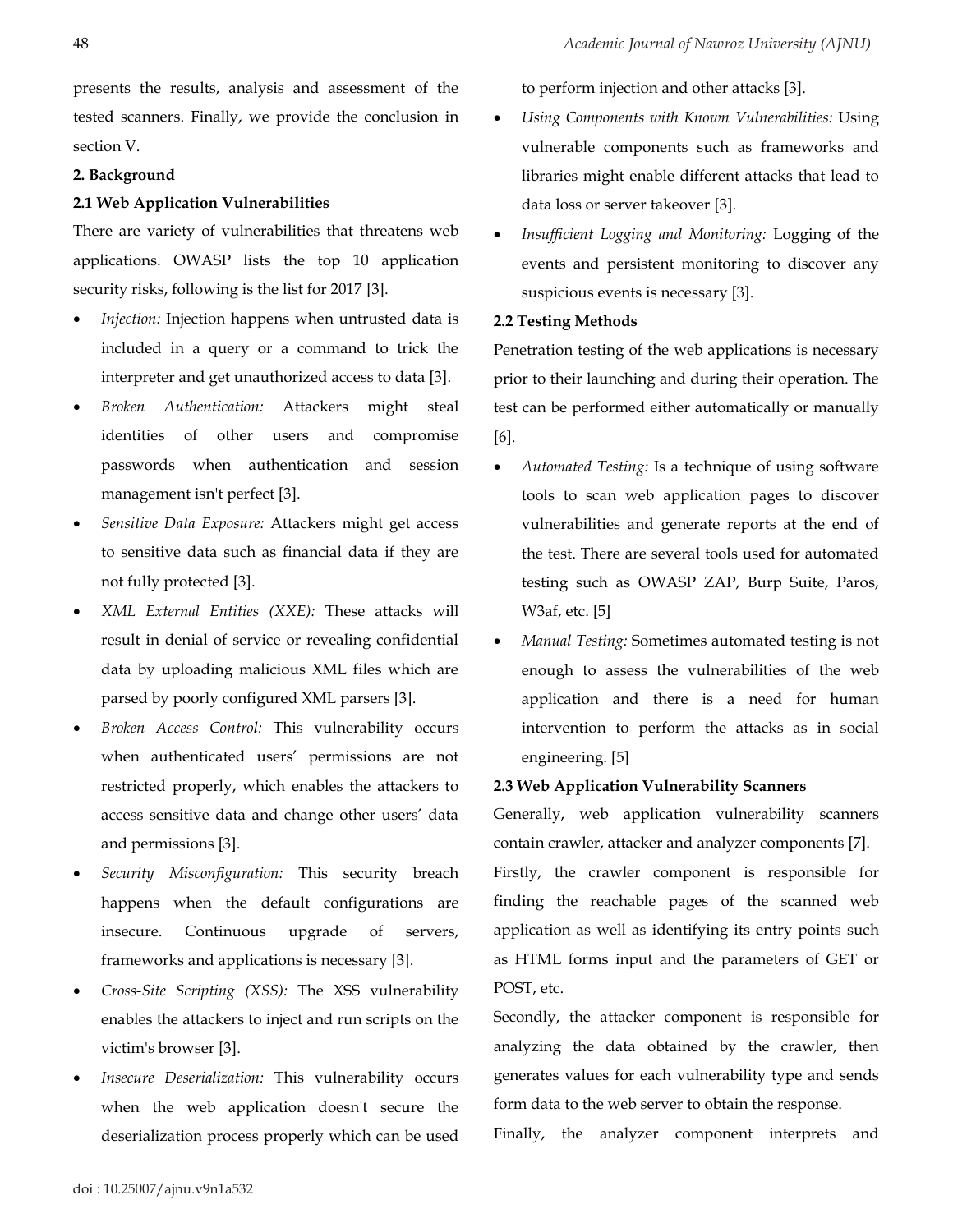analyzes the response from the web server. Then it determines if a specific attack was successful. Next, it generates the report of the scan [7, 8]. Fig. 1 [8] shows the main stages of penetration testing.



# **Fig. 1. Main stages of penetration testing 3. EXPERIMENT ENVIRONMENT**

To perform the experiment we used the operating system Kali Linux, web application vulnerability scanners and vulnerable web applications.

## **3.1 Vulnerable Web Applications**

There are several available vulnerable web applications developed intentionally for the purpose of learning and testing. For this experiment, the following two vulnerable web applications have been selected which are available online and can be downloaded for free.

- *DVWA:* Damn Vulnerable Web Application (DVWA) is a web application used by security professionals and web developers for testing and teaching purposes. It is GNU General Public License version 3; version 1.10 is used for this experiment. DVWA is PHP/MySQL web application and contains many vulnerabilities. It has four different security levels; the lowest level has been selected for this experiment [4].
- *bWAPP:* buggy Web Application (bWAPP) is a free

and open source vulnerable web application designed for testing and teaching purposes. It is written in PHP and uses MySQL database; version 2.2 is used for this experiment. It has three different security levels low, medium and high. For this experiment, the lowest one is used [9].

#### **3.2 Operating System**

To perform the test, Kali Linux is used as a virtual machine in Oracle VirtualBox. Kali Linux is an open source operating system based on Debian which is used for penetration testing and digital forensics. For this experiment version 3.28.0 is used. It contains several built-in penetration tools such as OWASP ZAP, Paros, etc. [10, 11].





# **3.3 Open Source Web Application Vulnerability Scanners**

There are various open source tools used for web application penetration testing. For this experiment OWASP ZAP and Paros are used, both are built-in Kali Linux as shown in Fig. 2.

- *OWASP ZAP:* Is an open source web application penetration testing tool. It is used by web developers and security professionals to scan and find the vulnerabilities of web applications. For this experiment version 2.7.0 is used [12, 13].
- Paros: Is a web application vulnerability scanner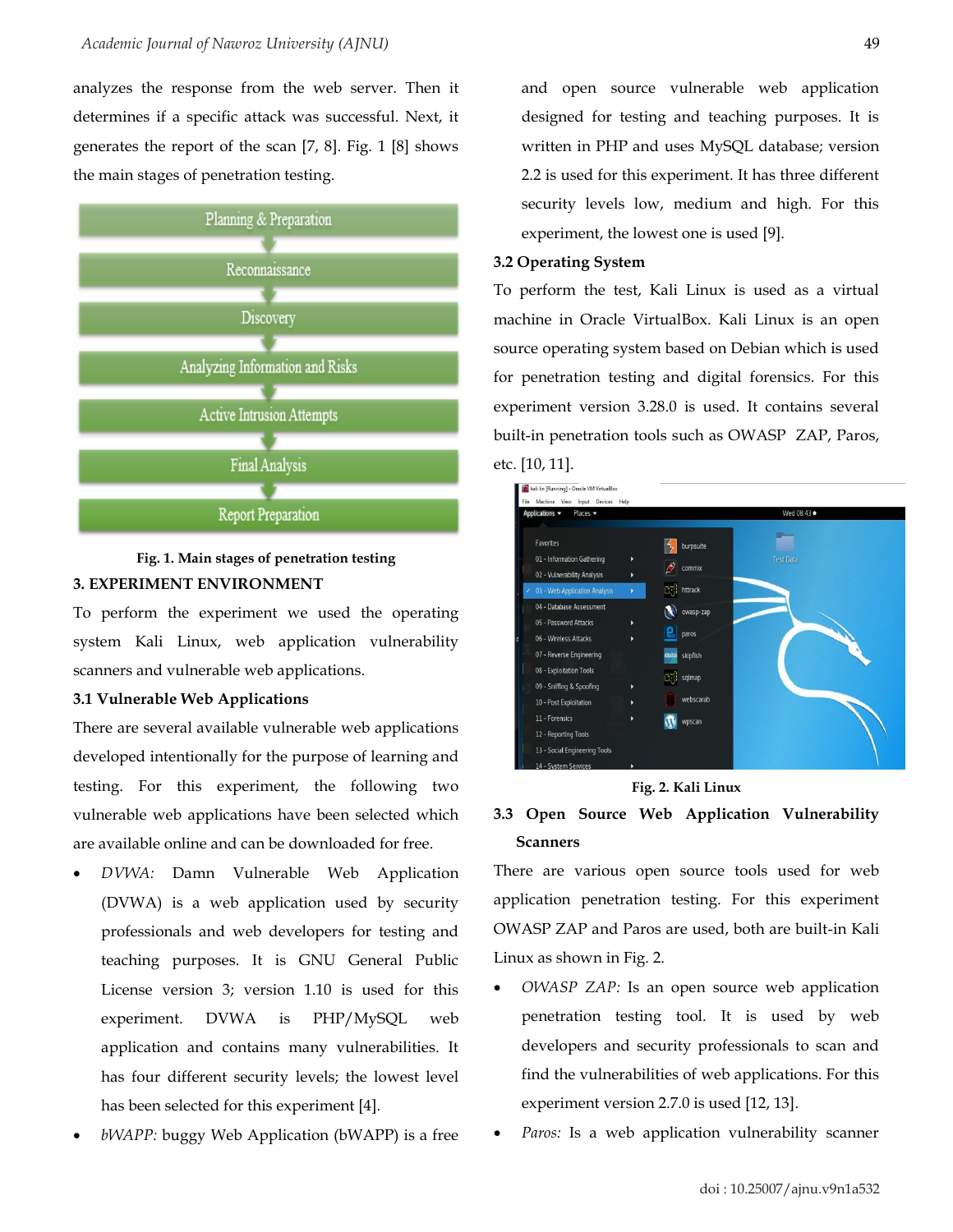which is open source and cross-platform. Paros Version 3.2.13 is used for this experiment [14, 15]. Table I lists the general characteristics of the tested open source scanners.

| Table 1: General characteristics of the tested scanners |  |
|---------------------------------------------------------|--|
|---------------------------------------------------------|--|

|                | <b>OWASP ZAP</b> | Paros          |  |
|----------------|------------------|----------------|--|
| License        | ASF <sub>2</sub> | <b>GPL</b>     |  |
| <b>Version</b> | 2.7.0            | 3.2.13         |  |
| Scanning       |                  |                |  |
| Method         | Automated        | Automated      |  |
| <b>Status</b>  | Up to date       | Outdated       |  |
| Operating      |                  |                |  |
| <b>System</b>  | Cross-Platform   | Cross-Platform |  |

#### **3.4 Methodology**

We ran an automated scan for both scanners OWASP ZAP and Paros against the vulnerable web applications DVWA and bWAPP which were installed on the local host. For both scanners the default configuration were selected. Later on, when the scanning process finished, a report was generated about the detected vulnerabilities in the tested vulnerable web applications.

#### **4. Result and discussion**

To evaluate OWASP ZAP and Paros, we compared the number and types of the detected vulnerabilities by each scanner. In addition, their features and ease of use is assessed.

At the end of the scanning process we analyzed the reports generated by the tested scanners against the tested vulnerable web applications. Both scanners categorize the vulnerabilities per risk levels high, medium and low. Table II presents the summary of the detected vulnerabilities in the tested vulnerable web applications.

**Table 2: Detected vulnerabilities summary**

| Tool<br>Risk Level <sup>®</sup> | ZAP<br>(DVWA)  | <b>PAROS</b><br>(DVWA) | ZAP<br>(BWAPP) | <b>PAROS</b><br>(BWAPP) |
|---------------------------------|----------------|------------------------|----------------|-------------------------|
| High                            |                | 2                      |                | 2                       |
| Medium                          | $\overline{2}$ | 3                      | 6              | 5                       |
| Low                             | 4              |                        | 8              | 3                       |

Obviously there are several high risk (critical) vulnerabilities detected in the tested web applications by both scanners. The majority of these vulnerabilities were Injection and Cross Site Scripting (XSS) which are in the OWASP top 10 list for 2017.

OWASP ZAP was able to detect the following critical vulnerabilities:

- SQL Injection
- Cross Site Scripting (Reflected)
- Cross Site Scripting (Persistent)
- Remote OS Command Injection
- Path Traversal
- External Redirect
- Remote File Inclusion

On the other side, Paros was able to detect the following critical vulnerabilities only:

- SQL Injection
- SQL Injection Fingerprinting

Overall, the performance of OWASP ZAP was better than Paros as can be seen in Fig. 3 which makes a comparison between the tested scanners based on the number of detected vulnerabilities.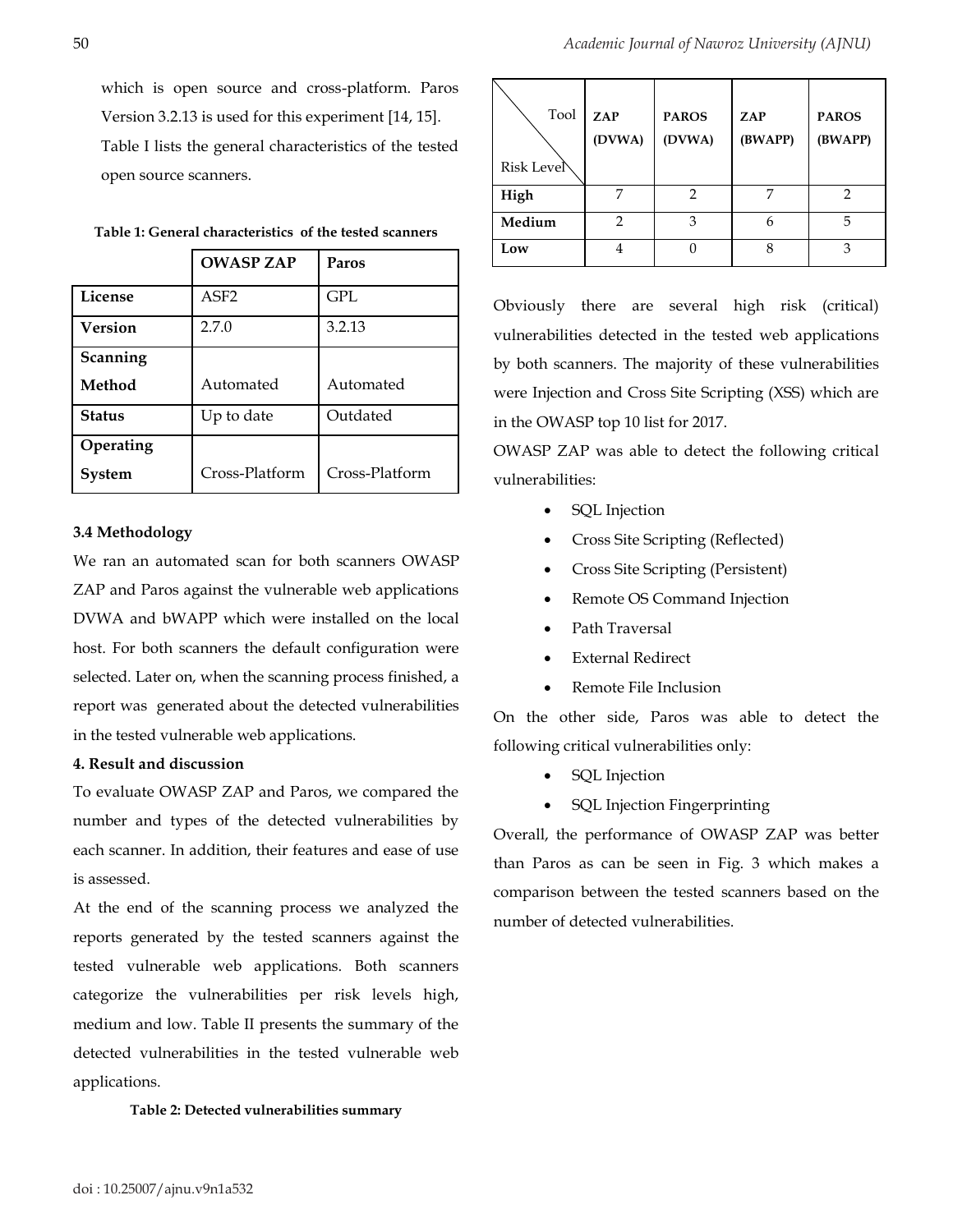

**Fig. 3. Comparison of the detected vulnerabilities** Finally, considering the features of both scanners for the assessment, OWASP ZAP has more features compared to Paros as well as it is more user-friendly and it is regularly updated unlike Paros which is outdated. Furthermore, OWASP ZAP detected various types of critical vulnerabilities while Paros was able to detect only SQL injection.

# **5. CONCLUSION**

Web applications are used by people on everyday life for various services like e-governance, shopping and communication. However, the importance of web applications attracts the attackers for different purposes. Therefore, there is an increasing need to secure these web applications by penetration testing using vulnerability scanners. In this study we tested two open source scanners and compared their performance and features. Obviously, OWASP ZAP performed better, as it detected more vulnerabilities than Paros with a more diverse range of vulnerabilities. In addition, OWASP ZAP has more features and is regularly updated which makes it superior to Paros.

## **6. References**

1. Al-Khurafi, O. & Al-Ahmad. M. (2015). Survey of Web Application Vulnerability Attacks. 4th International Conference on Advanced Computer Science Applications and Technologies (ACSAT), Kuala Lumpur, 2015 (pp. 154-158).

- 2. Farah T., Shojol M., Hassan M. & Alam D. (2016). Assessment of vulnerabilities of web applications of Bangladesh: A case study of XSS & amp; CSRF. Sixth International Conference on Digital Information and Communication Technology and its Applications (DICTAP), Konya, 2016, (pp. 74-78).
- 3. OWASP. (2018).The Open Web Application Security Project. Retrieved from https://www.owasp.org/
- 4. Makino Y. & Klyuev V. (2015). Evaluation of web vulnerability scanners. Intelligent Data Acquisition and Advanced Computing Systems:Technology and Applications (IDAACS), IEEE 8th InternationalConference vol. 1. IEEE, 2015, (pp. 399–402).
- 5. Nagpure S. & Kurkure S. (2017). Vulnerability Assessment and Penetration Testing of Web Application. International Conference on Computing, Communication, Control and Automation (ICCUBEA), Pune, 2017, (pp. 1-6).
- 6. Srinivasan S. & Sangwan R. (2017). Web App Security: A Comparison and Categorization of Testing Frameworks. IEEE Software, vol. 34, no. 1, IEEE, 2017, (pp. 99-102).
- 7. Suteva N., Zlatkovski D. & Mileva A. (2013). Evaluation and testing of several free/open source web vulnerability scanners, 10th Conference for Informatics and Information Technology, Bitola, Macedonia, 2013.
- 8. Jiménez R. (2016). Pentesting on web applications using ethical - hacking. IEEE 36th Central American and Panama Convention (CONCAPAN XXXVI), San Jose, 2016, (pp. 1-6).
- 9. BWAPP. (2018). A buggy Web Application. Retrieved from http://itsecgames.com/
- 10. Gaddam R. & Nandhini M. (2017). An analysis of various snort based techniques to detect and prevent intrusions in networks proposal with code refactoring snort tool in Kali Linux environment. International Conference on Inventive Communication and Computational Technologies (ICICCT), Coimbatore, 2017 (pp. 10-15).
- 11. Denis M., Zena C. & Hayajneh T. (2016). Penetration testing: Concepts, attack methods, and defense strategies. IEEE Long Island Systems, Applications and Technology Conference (LISAT), Farmingdale, NY, 2016 (pp. 1-6).